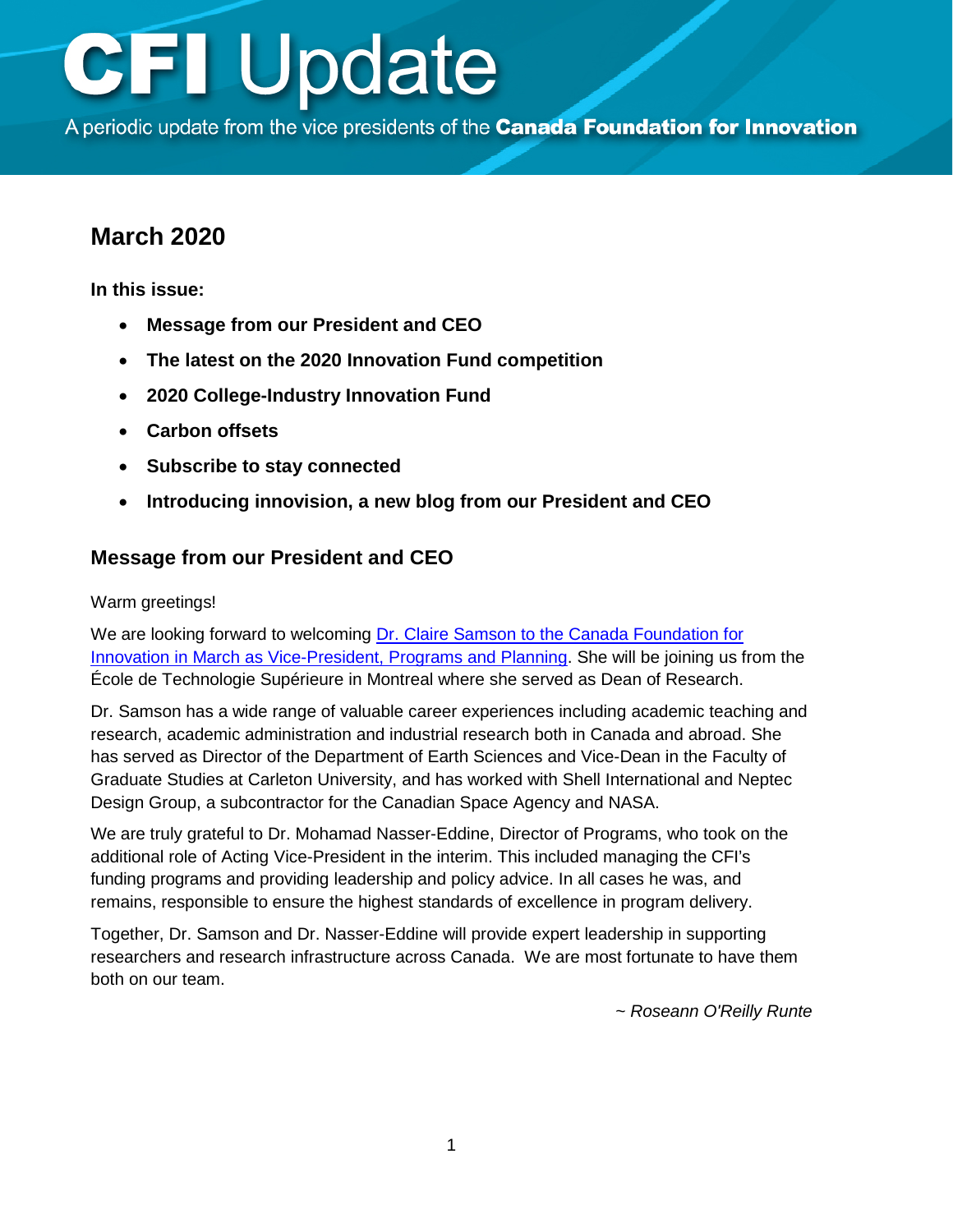<span id="page-1-0"></span>A periodic update from the vice presidents of the Canada Foundation for Innovation

### **The latest on the 2020 Innovation Fund competition**

On January 20, we received 307 proposals from 58 institutions to the 2020 Innovation Fund competition. Together, these proposals requested over \$1.1 billion from the CFI, representing total project costs of over \$2.9 billion.

As the first part of the review process, we will conduct 69 Expert Committee meetings from March 1 through to mid-June 2020. Forty-four meetings will take place in person and 25 committees, reviewing only one or two proposals each, will meet by teleconference.

Programs staff are finalizing the recruitment of members for these committees. For proposals that requested over \$10 million from the CFI or that are particularly large and complex, we have invited institutional and team representatives to face-to-face meetings with the Expert Committees reviewing their respective proposals.

#### **A snapshot of the 2020 Innovation Fund competition**

**307** proposals:

- Requesting over **\$1.1 billion**
- Total project costs more than **\$2.9 billion**

**58** institutions submitted proposals:

- **24** U15 + affiliated hospitals
- **9** mid-size universities
- **21** small universities
- **1** non-profit research institution
- **3** colleges

[Find out more about the 2020 Innovation Fund](https://www.innovation.ca/awards/innovation-fund) competition on our website.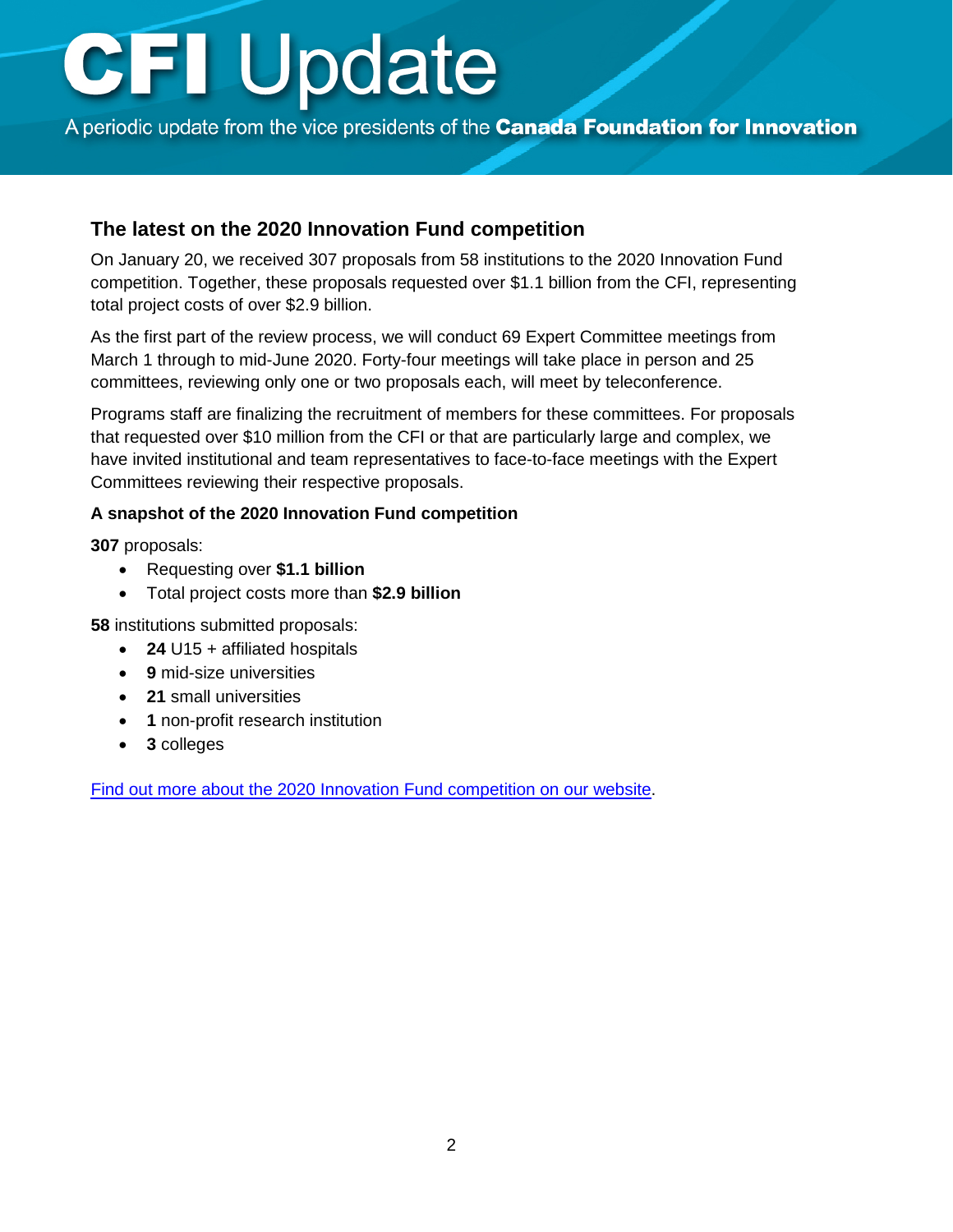A periodic update from the vice presidents of the Canada Foundation for Innovation

### By institution type

|                                                            | <b>Proposals</b><br>submitted<br>(%) | Total cost<br>(%)       | <b>CFI request</b><br>(%) | <b>Average CFI</b><br>request |
|------------------------------------------------------------|--------------------------------------|-------------------------|---------------------------|-------------------------------|
| <b>Large universities</b>                                  | 274<br>(89%)                         | \$2.74 billion<br>(93%) | \$1.04 billion<br>(93%)   | \$3.80 million                |
| <b>Small universities</b>                                  | 29<br>(9%)                           | \$182 million<br>(6%)   | \$71 million<br>(6%)      | \$2.45 million                |
| Colleges, cégeps and non-<br>profit research organizations | 4<br>(1%)                            | \$25.4 million<br>(1%)  | \$9.4 million<br>(1%)     | \$2.34 million                |
| <b>Total</b>                                               | 307                                  | \$2.95 billion          | \$1.12 billion            | \$3.66 million                |

### By region

|                                                        | <b>Proposals</b><br><b>submitted</b><br>(%) | <b>Total cost</b><br>(%)    | <b>CFI request</b><br>(%)     | <b>Average CFI</b><br>request |
|--------------------------------------------------------|---------------------------------------------|-----------------------------|-------------------------------|-------------------------------|
| <b>Western</b><br><b>Canada and</b><br>the Territories | 85<br>(27.7%)                               | \$799 million<br>$(27.1\%)$ | \$309.0 million<br>(27.5%)    | \$3.63 million                |
| <b>Ontario</b>                                         | 120<br>$(39.1\%)$                           | \$1.28 billion<br>(43.5%)   | \$487.5 million<br>$(43.4\%)$ | \$4.06 million                |
| <b>Québec</b>                                          | 90<br>(29.3%)                               | \$776 million<br>(26.3%)    | \$291.5 million<br>(26%)      | \$3.24 million                |
| <b>Atlantic</b><br><b>Canada</b>                       | 12<br>(3.9%)                                | \$89.4 million<br>$(3.0\%)$ | \$34.5 million<br>$(3.1\%)$   | \$2.88 million                |
| <b>Total</b>                                           | 307                                         | \$2.95 billion              | \$1.12 billion                | \$3.66 million                |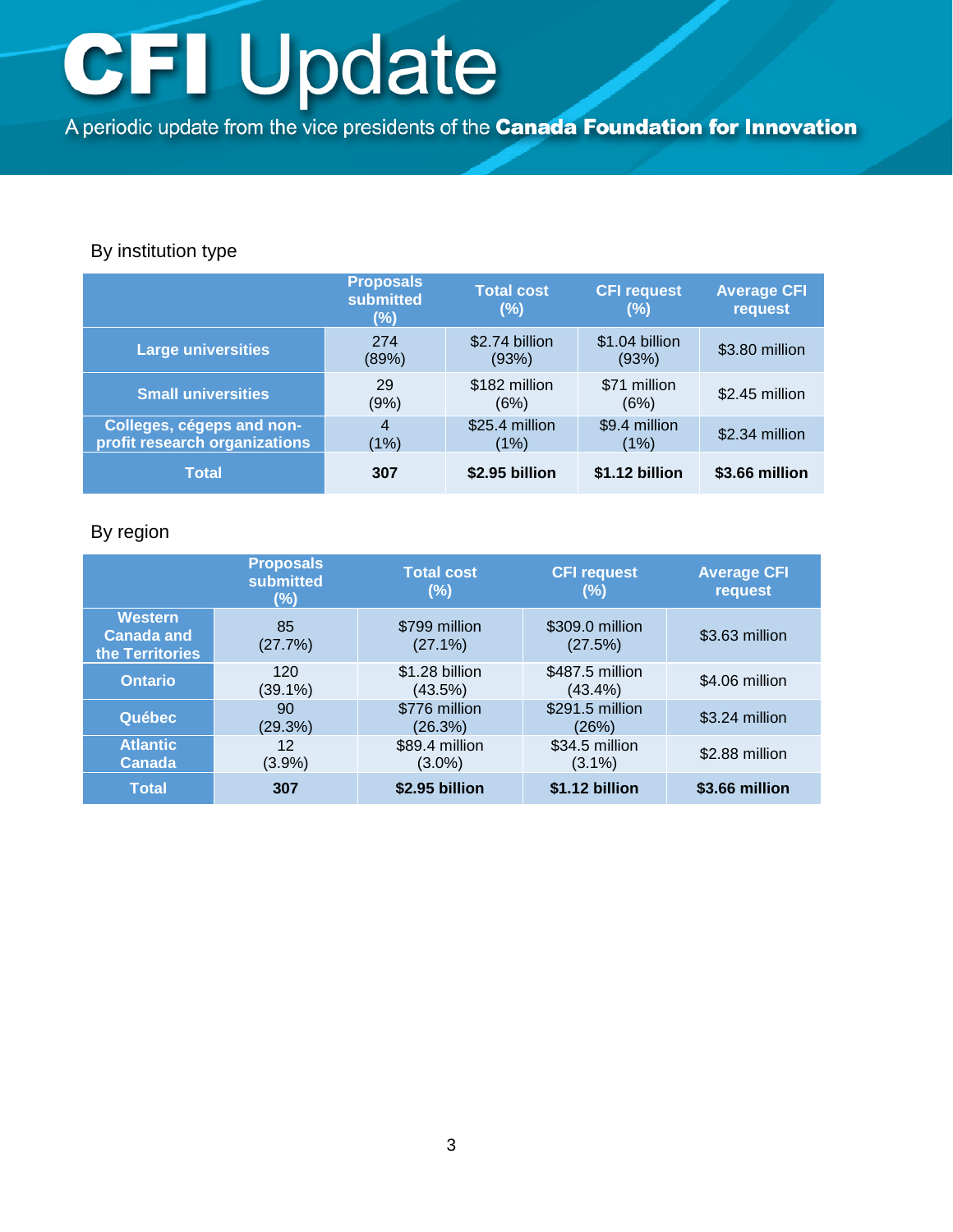A periodic update from the vice presidents of the Canada Foundation for Innovation

### By size of CFI request

|                       | <b>Proposals submitted</b><br>(%) | <b>CFI request</b><br>(%)      |
|-----------------------|-----------------------------------|--------------------------------|
| $\leq$ \$1 million    | 36<br>(11.7%)                     | \$26.64 million<br>(2.4%)      |
| $$1 - $4$<br>million  | 175<br>(57%)                      | \$431.31 million<br>$(38.4\%)$ |
| $$4 - $6$<br>million  | 47<br>(15.3%)                     | \$236.43 million<br>$(21.1\%)$ |
| $$6 - $10$<br>million | 40<br>(13%)                       | \$305.39 million<br>(27.2%)    |
| $\geq$ \$10 million   | 9<br>$(2.9\%)$                    | \$122.68 million<br>$(10.9\%)$ |
| Total                 | 307                               | \$1.12 billion                 |

### Multi-institutional projects

| Three or more collaborating<br><b>institutions</b> (including<br>administrative institution) | <b>Proposals</b><br>submitted<br>(96) | <b>Total cost</b><br>(%) | <b>CFI request</b><br>(%)  | <b>Average CFI</b><br>request |
|----------------------------------------------------------------------------------------------|---------------------------------------|--------------------------|----------------------------|-------------------------------|
|                                                                                              | 66<br>(21.5%)                         | \$988 million<br>(33.5%) | \$358.6 million<br>(31.9%) | \$3.45 million                |

### By primary research sector

|                                          | <b>Proposals</b><br>submitted<br>(%) | <b>CFI request</b><br>(%)     | <b>Average CFI request</b> |
|------------------------------------------|--------------------------------------|-------------------------------|----------------------------|
| <b>Engineering</b>                       | 89<br>$(29.0\%)$                     | \$307.29 million<br>(37.4%)   | \$3.45 million             |
| <b>Environment</b>                       | 17<br>$(5.5\%)$                      | \$69.12 million<br>$(6.2\%)$  | \$4.06 million             |
| <b>Health</b>                            | 137<br>(44.6%)                       | \$526.5 million<br>$(46.9\%)$ | \$3.84 million             |
| Science,                                 | 53<br>(17.3%)                        | \$205.49 million<br>(17%)     | \$3.88 million             |
| <b>Social sciences and</b><br>humanities | 11<br>$(3.6\%)$                      | \$14.07 million<br>$(1.3\%)$  | \$1.28 million             |
| <b>Total</b>                             | 307                                  | \$1.12 billion                | \$3.66 million             |